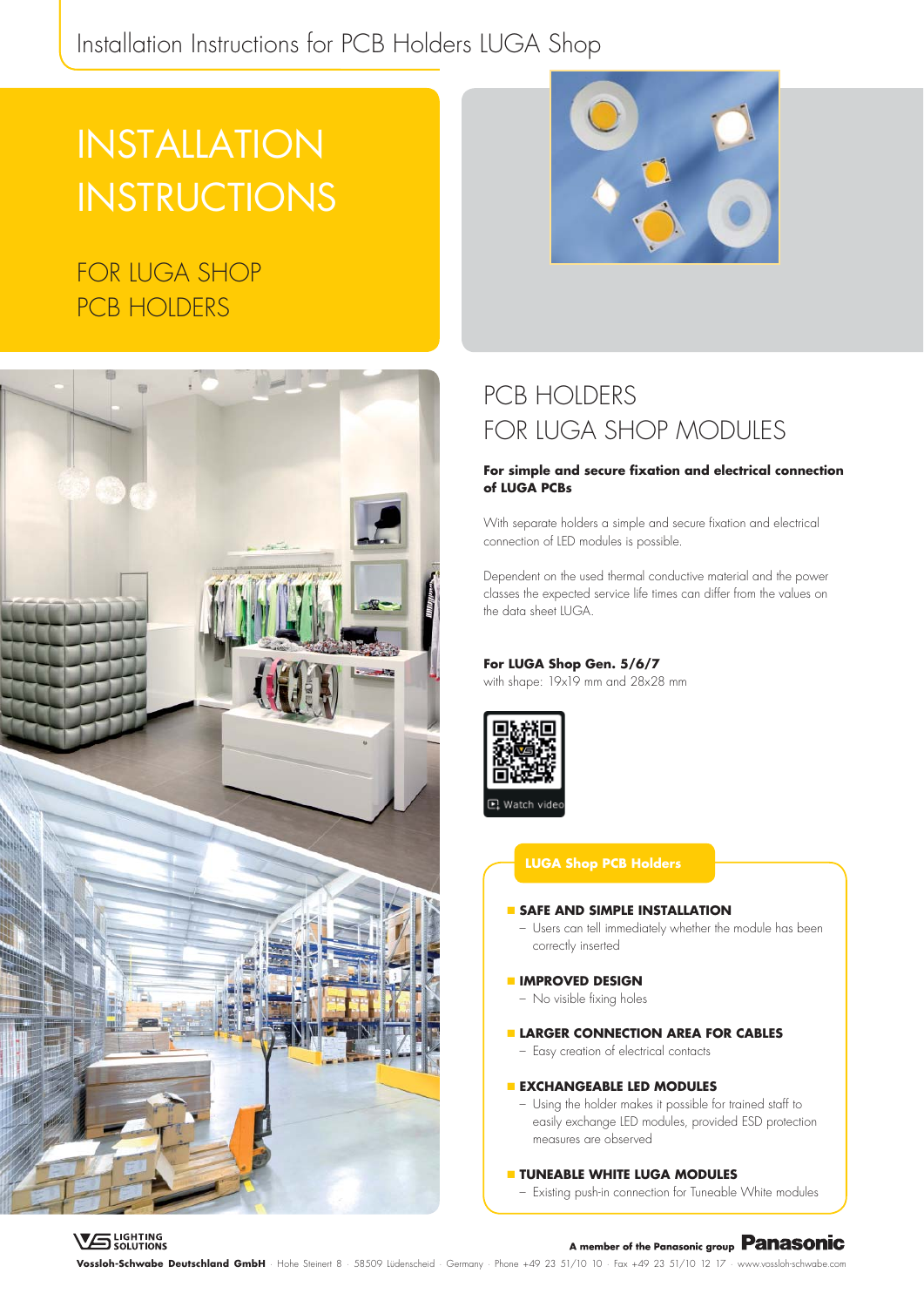## **Two-piece PCB Holders – Type 89730/31**

#### **For LUGA modules Shop/C**

**Two-piece PCB holder**

**Two-piece PCB holder**

 $I_{max}: 3 A$ 

PCB holders, two-piece, for fixation and electrical connection of LED modules of series LUGA Shop and C. Consisting of base holder and cover Material: PBT, white

For LUGA PCBs with dimensions: 19x19 mm Umax.: 250 V DC for basic insulation

For LUGA PCBs with dimensions: 28x28 mm Umax.: 330 V DC for basic insulation

Type: 89730, packaging unit: 210 pcs. **Ref. No.: 564173** base holder **Ref. No.: 564169** cover

Type: 89731, packaging unit: 210 pcs. **Ref. No.: 564174** base holder **Ref. No.: 564170** cover

Dimensions (ØxH): 50x6.5 mm Fixing holes for screws M3 Hole distance: 35 mm









 $I_{max}: 3 A$ 

Diffuse LES protection cover for mixing different colour temperatures for use with Tuneable White modules Optical efficiency: 95 % Material: silicone, translucent Temperature resistance: up to 150 °C Fixation: base insertion and clamp in covers types 89730/89731 Weight: 1.2/1.9 g Packaging unit: 210 pcs. **Ref. No.: 566485** for LUGA PCBs 19x19 mm **Ref. No.: 566484** for LUGA PCBs 28x28 mm

**564169**

**564170**

**566485 566484**



**564173**

**564174**

 $\phi$ 50



The values contained in this data sheet can change due to technical innovations. Any such changes will be made without separate notification.

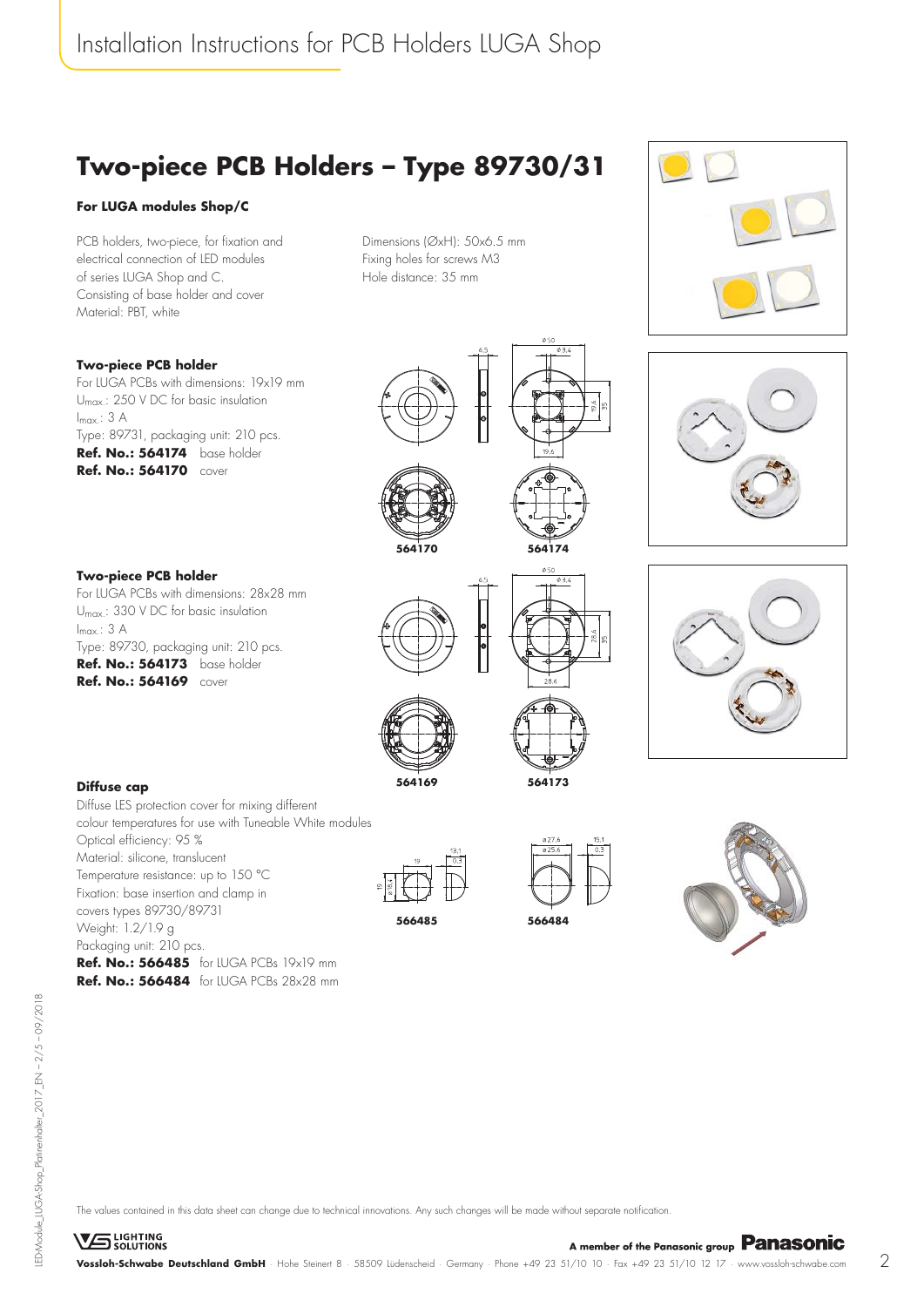### **Installation Instructions for PCB Holder Type 89730/31**

#### **Step 1**

Position fixing plate in the luminaire

#### **Step 2**

The base holder has to be attached to the luminaire or heat sink using two screws (M3). Min. torque: 0.3 Nm Max. torque: 0.5 Nm









TIM (Thermal Interface Material)

#### **Step 3** Position LUGA PCB in the fixing plate.

If required, a self-adhesive thermal foil can be used.

**CAUTION**: When inserting the PCB, it is critical to ensure correct positioning of the plus and minus poles!



Clip the cover with the preassembled contacts onto the fixing plate. Correct mounting (polarity) is ensured by an anti-rotation element on the inside of the holder.

#### **Step 5** The electrical connection is made by pushing the stripped leads into the lateral openings.

The holder has 4 permanent push-in connectors, for solid or stranded wires with tinned wire ends. Conductor cross-section: 0.5–0.75 mm² Stripped length: 7±0.5 mm



The values contained in this data sheet can change due to technical innovations. Any such changes will be made without separate notification.

**VS** LIGHTING SOLUTIONS<br>**Vossloh-Schwabe Deutschland GmbH** · Hohe Steinert 8 · 58509 Lüdenscheid · Germany · Phone +49 23 51/10 10 · Fax +49 23 51/10 12 17 · www.vossloh-schwabe.com 3

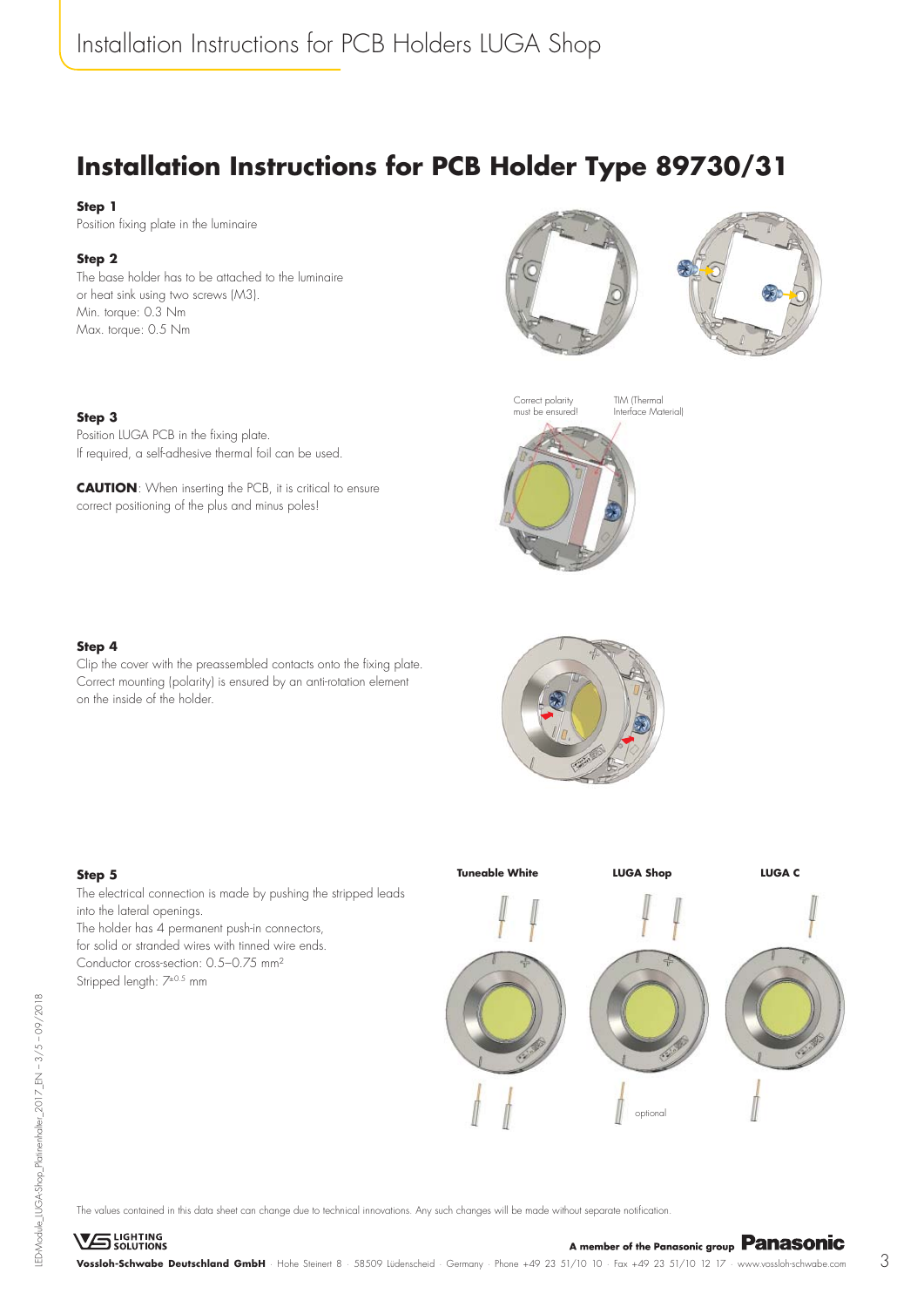### Installation Instructions for PCB Holders LUGA Shop

### **Thermal Pads**

#### **Phase-change thermal pads (PC TIM)**

Material: phase change material, wax-based Softening temperature: 45 to 55 °C Solid material at room temperature for easy assembly The liquid phase of the material can fill interface irregularities with much higher efficiency than traditional gap fillers. For optimum heat dissipation Unit: 1 pcs.





| Type                    | Ref. No. | <b>Size</b> | <b>Thickness</b>            | <i>Material</i>  | Softening temperature | Thermal conductivity $R_{th}$ |
|-------------------------|----------|-------------|-----------------------------|------------------|-----------------------|-------------------------------|
|                         |          | l mm        | I mm                        |                  |                       | $\frac{1}{W/mK}$              |
| PC pad $\varnothing$ 50 | 561003   | 1047.5      | $\cap$ $\cap$ $\in$<br>V.ZJ | Phase Change TIM | 45 to 55              |                               |

As a result of the growing efficiency of LED modules and ever decreasing heat generation in LED modules, in rare circumstances the design of the cooling systems/heat sinks can lead to the recommended "softening temperature" of 55 °C not being attained. In such a system the mentioned phase change material is not suitable for the application since the temperature needed for phase reversal is not reached.

The values contained in this data sheet can change due to technical innovations. Any such changes will be made without separate notification.

**VS** LIGHTING **V**ossloh-Schwabe Deutschland GmbH · Hohe Steinert 8 · 58509 Lüdenscheid · Germany · Phone +49 23 51/10 10 · Fax +49 23 51/10 12 17 · www.vossloh-schwabe.com 4<br>**Vossloh-Schwabe Deutschland GmbH** · Hohe Steinert 8 · 58509 L